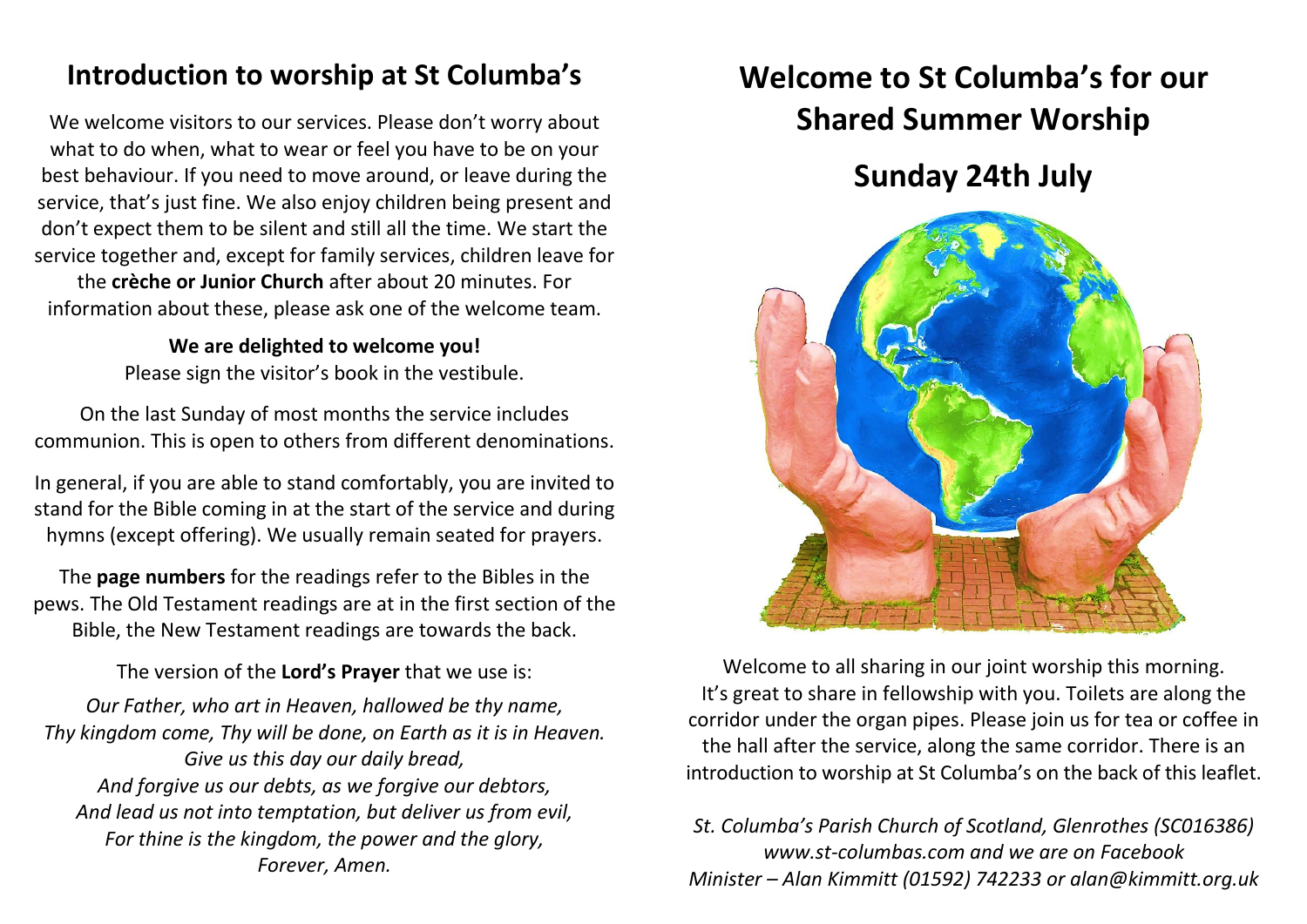The Bible (please stand, if you can) Welcome, Intimations and Choir Call to worship

#### **Hymn 143 - Who put the colours in the rainbow?**

- 1 Who put the colours in the rainbow? Who put the salt in the sea? Who put the cold in the snow-flake? Who made you and me? Who put the hump upon the camel? Who put the neck on the giraffe? Who put the tail upon the monkey? Who made the hyena laugh? Who made whales and snails and quails? Who made hogs and dogs and frogs? Who made bats and rats and cats? Who made everything?
- 2 Who put the gold in the sunshine? Who put the sparkle in the stars? Who put the silver in the moonlight? Who made Earth and Mars? Who put the scent into the roses? Who taught the honey-bee to dance? Who put the tree inside the acorn? It surely can't be chance! Who made seas and leaves and trees? Who made snow and winds that blow? Who made streams and rivers flow? God made all of these!

*Joseph Arthur Paul Booth (1931–1995) CH4 143 Words: © Paul Booth/CopyCare. Administered by Song Solutions CopyCare, 14 Horsted Square, Uckfield, East Sussex, TN22 1QG,. <info@songsolutions.org> Used by permission. CCLI 178199*

#### Benediction

**Guardians of Ancora Holiday Club –** The St Columba's holiday club this year will be Monday 1st August to Friday 5th August from 10 to 12 each morning. All primary children are welcome. Registration forms are available from Chris or one of the Junior Church team. Online registration at www.st-columbas.com

We have organised a leaflet drop to advertise this year's Summer Mission over the St Columba's parish. There are a small number left over. If you know of a child who might want to come please pick up a leaflet from Chris Hay before you leave today.

### **SUNSHINE TOURS – Linlithgow Canal Trip Thursday 11 August.**

The money for this trip is due today. Total due £30.00.

Worship next Sunday at St Columba's is still at 10:30am

### **Rothes Trinity Parish Grouping – Shared Notices**

#### **Wellesley Parish Church - Summer Evening Songs of Praise**

Tonight at 7pm, Stewart Duffin will be speaking about the work of the Vine Trust

Sunday 28th August at 7pm, Rev Michael Mair will be sharing his experiences as the Kirk's youngest Minister

**BRASS ENSEMBLE CONCERT** by Posaunenchor Hambach-Winzingen at Auchtertool Kirk tonight, Sunday 24th July at 7.00pm. Free entry, donations welcome, refreshments.

The **PLAYTALKREAD bus** will be in Glenrothes (South Parks Primary School) on Tuesday 2nd August between 10am and 1pm and 2pm to 4pm. Further information from Sarah Sibbert on 0131 664 2308 or email sarah@workingonwheels.org.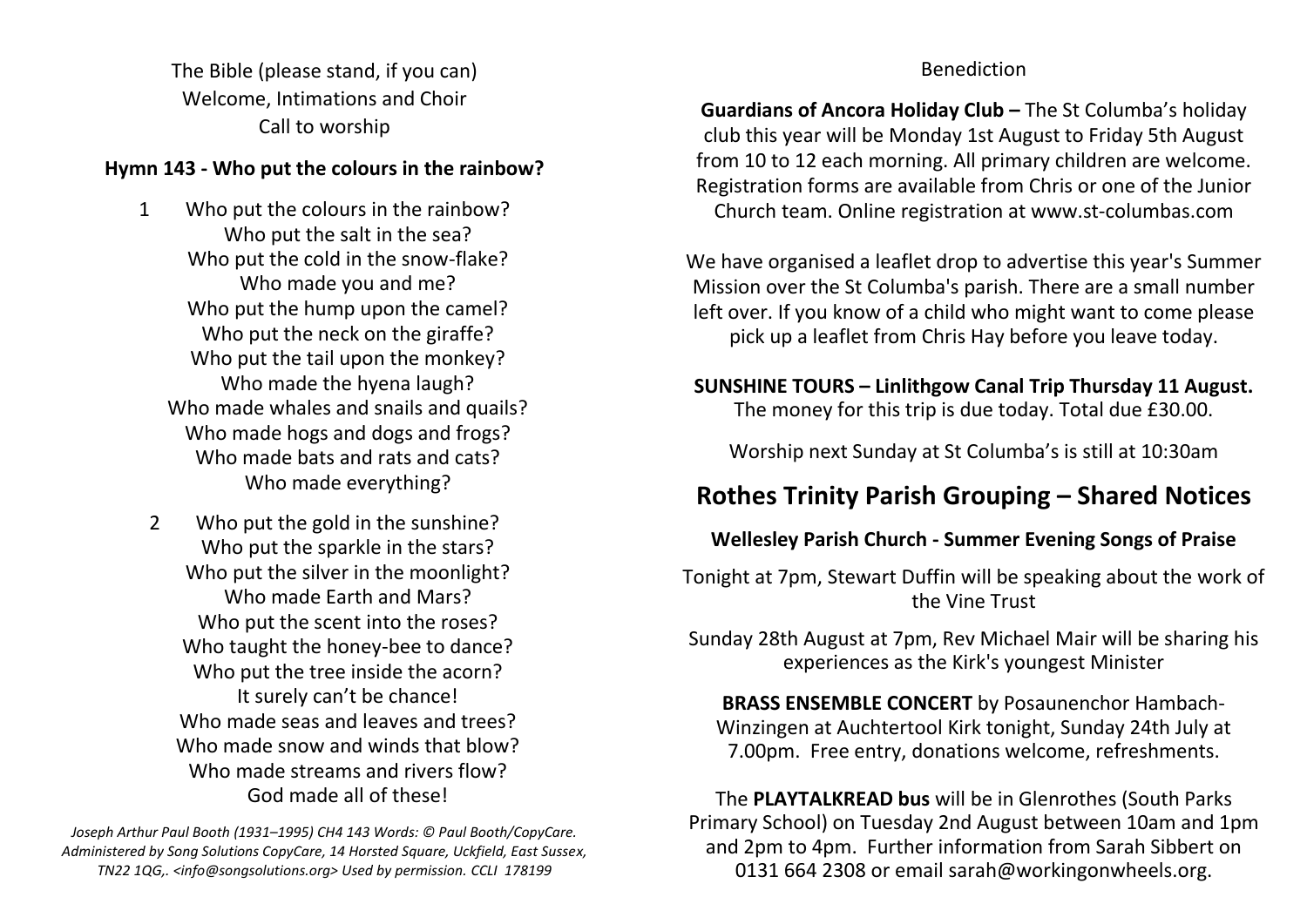#### **Hymn 511 - Your hand, O God, has guided**

Your hand, O God, has guided your flock, from age to age; the wondrous tale is written, full clear, on every page; your people owned your goodness, and we their deeds record; and both of this bear witness: one Church, one Faith, one Lord. Your heralds brought glad tidings to greatest as to least; they summoned all to hasten and share the great King's feast; and this was all their teaching, in every deed and word, to all alike proclaiming: one Church, one Faith, one Lord. Through many a day of darkness, through many a scene of strife, the faithful few fought bravely to guard the nation's life. Their Gospel of redemption, sin pardoned, life restored, was all in this enfolded: one Church, one Faith, one Lord. Your mercy will not fail us, nor leave your work undone; with your right hand to help us, your victory shall be won; by mortals and by angels your name shall be adored, and this shall be their anthem: one Church, one Faith, one Lord.

Prayer of Approach and Lord's prayer

Time with the Children

#### **Junior Praise 78 - He's got the whole wide world in His hands,**

He's got the whole wide world in His hands, He's got the whole wide world in His hands, He's got the whole world in His hands.

He's got ev'rybody here, in His hands, He's got ev'rybody here, in His hands, He's got ev'rybody here, in His hands, He's got the whole world in His hands.

He's got the tiny little baby, in His hands, He's got the tiny little baby, in His hands, He's got the tiny little baby, in His hands, He's got the whole world in His hands.

He's got you and me sister, in His hands, He's got you and me brother, in His hands, He's got you and me sister, in His hands, He's got the whole world in His hands.

*© HarperCollinsReligious . Administered by Song Solutions CopyCare, 14 Horsted Square, Uckfield, East Sussex, <info@songsolutions.org> Used by permission. CCLI 178199*

Readings: Job 38:4-14 (Old Testament page 529) 1 Corinthians 12:27-31 (New Testament page 216)